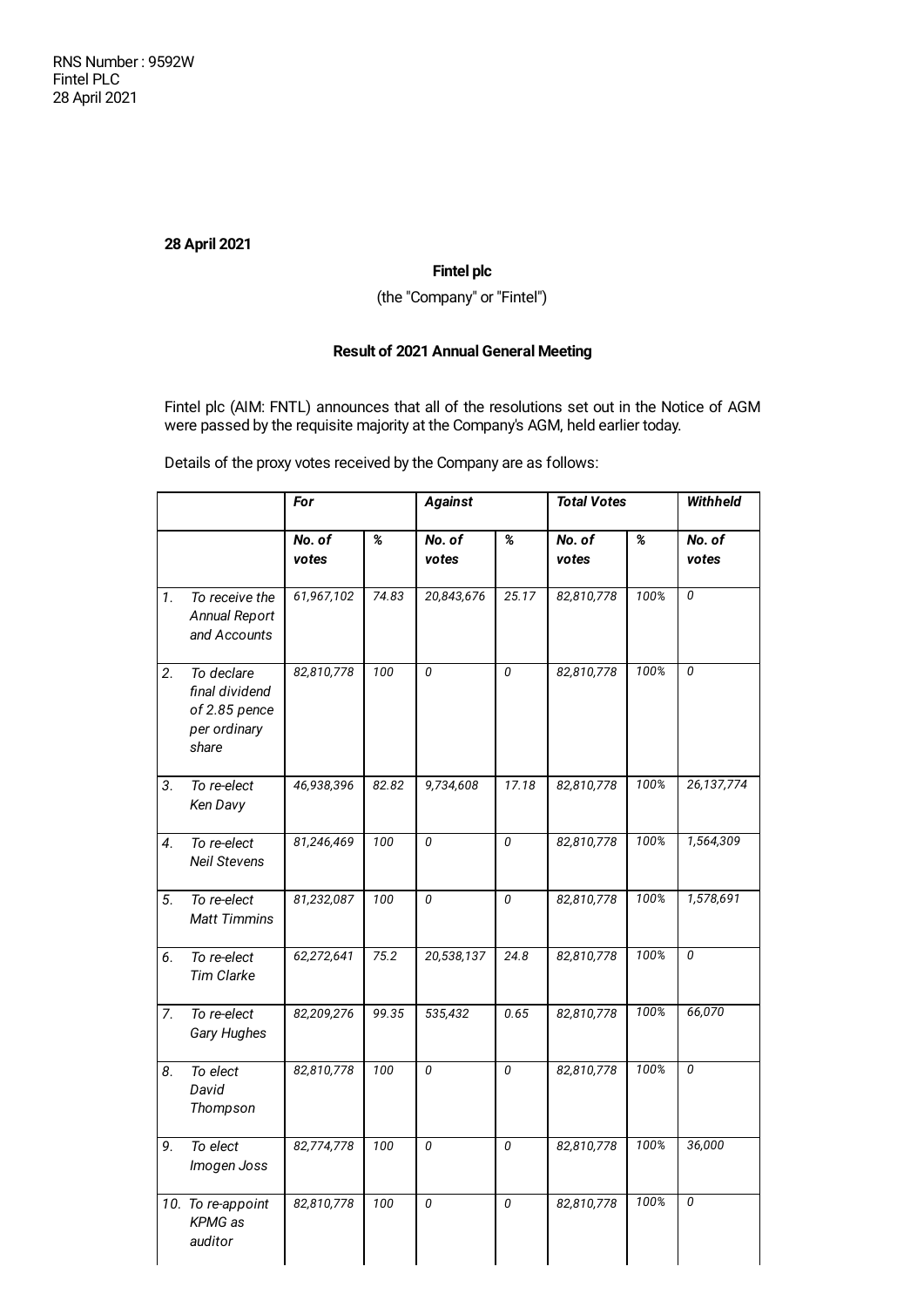| 11. To authorise<br>Directors to<br>determine<br>auditor's<br>remuneration                                                                            | 82,275,346 | 99.35 | 535,432                 | $0.65\,$  | 82,810,778 | 100% | $\overline{\mathbf{0}}$ |
|-------------------------------------------------------------------------------------------------------------------------------------------------------|------------|-------|-------------------------|-----------|------------|------|-------------------------|
| 12. To authorise<br>the Company<br>to make<br>political<br>donations<br>and incur<br>political<br>expenditure                                         | 66,492,078 | 80.3  | 16,311,200              | 19.7      | 82,810,778 | 100% | 7,500                   |
| 13. To approve<br>the lease of<br><b>Fintel House</b><br>(being a<br>property<br>transaction<br>requiring<br>shareholder<br>approval)                 | 60,524,893 | 73.09 | 22,281,885              | 26.91     | 82,810,778 | 100% | 4,000                   |
| 14. To approve<br>and ratify the<br>lease of Fintel<br>House.                                                                                         | 60,524,893 | 73.09 | 22,281,885              | 26.91     | 82,810,778 | 100% | 4,000                   |
| 15. To authorise<br>the Directors<br>to allot<br>relevant<br>securities                                                                               | 82,810,778 | 100   | $\overline{\mathbf{0}}$ | $\pmb{0}$ | 82,810,778 | 100% | $\overline{\mathbf{0}}$ |
| 16. To authorise<br>the directors<br>to allot equity<br>securities for<br>cash without<br>making a<br>pre-<br>emptive offer<br>to<br>shareholders*    | 75,936,644 | 91.7  | 6,874,134               | $8.3\,$   | 82,810,778 | 100% | 0                       |
| 17. To authorise<br>the directors<br>to allot equity<br>securities for<br>cash in<br>relation to an<br>acquisition or<br>other capital<br>investment* | 75,936,644 | 91.7  | 6,874,134               | 8.3       | 82,810,778 | 100% | $\overline{\mathbf{0}}$ |
| 18. To authorise<br>the directors<br>to allot equity<br>securities for<br>cash in<br>relation to the<br>Member                                        | 75,936,644 | 91.7  | 6,874,134               | 8.3       | 82,810,778 | 100% | $\overline{\mathbf{0}}$ |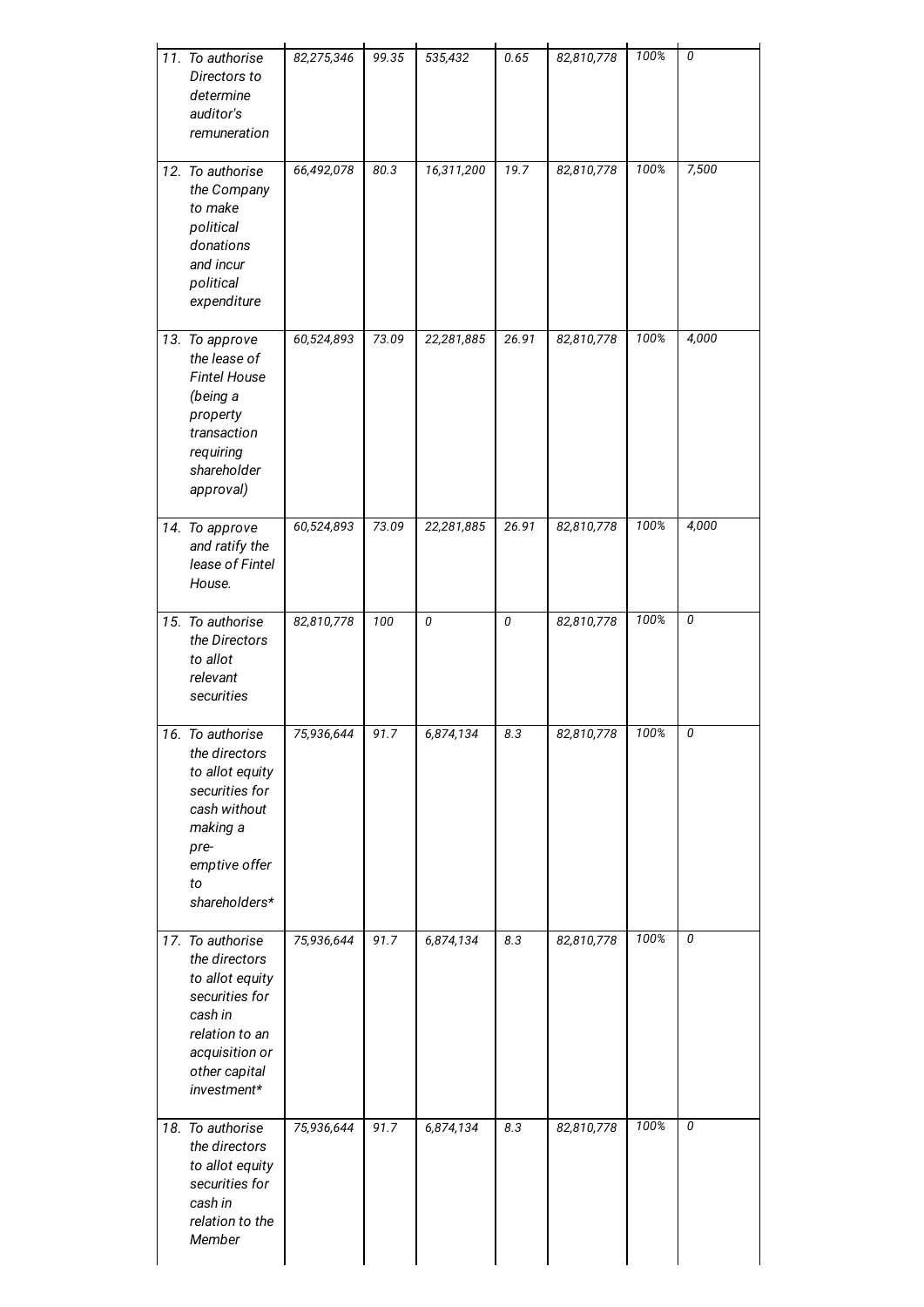| Share Option<br>$Plan*$                                                                                     |            |       |       |      |            |      |   |
|-------------------------------------------------------------------------------------------------------------|------------|-------|-------|------|------------|------|---|
| 19. To authorise<br>the Company<br>to make<br>market<br>purchases of<br>its ordinary<br>shares*             | 82,806,278 | 99.99 | 4,500 | 0.01 | 82,810,778 | 100% | 0 |
| 20. To allow<br>general<br>meetings<br>(other than<br>AGMs) to be<br>called on 14<br>clear days'<br>notice* | 82,810,778 | 100   | 0     | 0    | 82,810,778 | 100% | 0 |

*\*Special resolution*

### *Notes:*

- 1. Proxy appointments which gave discretion to the Chairman of the AGM have been included in the "For" total for the appropriate resolution.
- 2. Votes "For" and "Against" any resolution are expressed as a percentage of votes validly cast for that resolution.
- 3. A "Vote withheld" is not a vote in law and is not counted in the calculation of the percentage of shares voted "For" or "Against".
- 4. The number of shares in issue on 28 April 2021 was 96,806,612 with no shares in treasury.
- 5. The full text of the resolutions passed at the AGM can be found in the Notice of Annual General Meeting which is available on the Company's website at [www.wearefintel.com](http://www.wearefintel.com/).

For further information please contact:

## **Fintel plc via Instinctif Partners**

Matt Timmins (Joint Chief Executive Officer)

Neil Stevens (Joint Chief Executive Officer)

## **Zeus Capital (Nominated Adviser and Joint Broker) +44 (0) 20 3829 5000**

Martin Green

Dan Bate